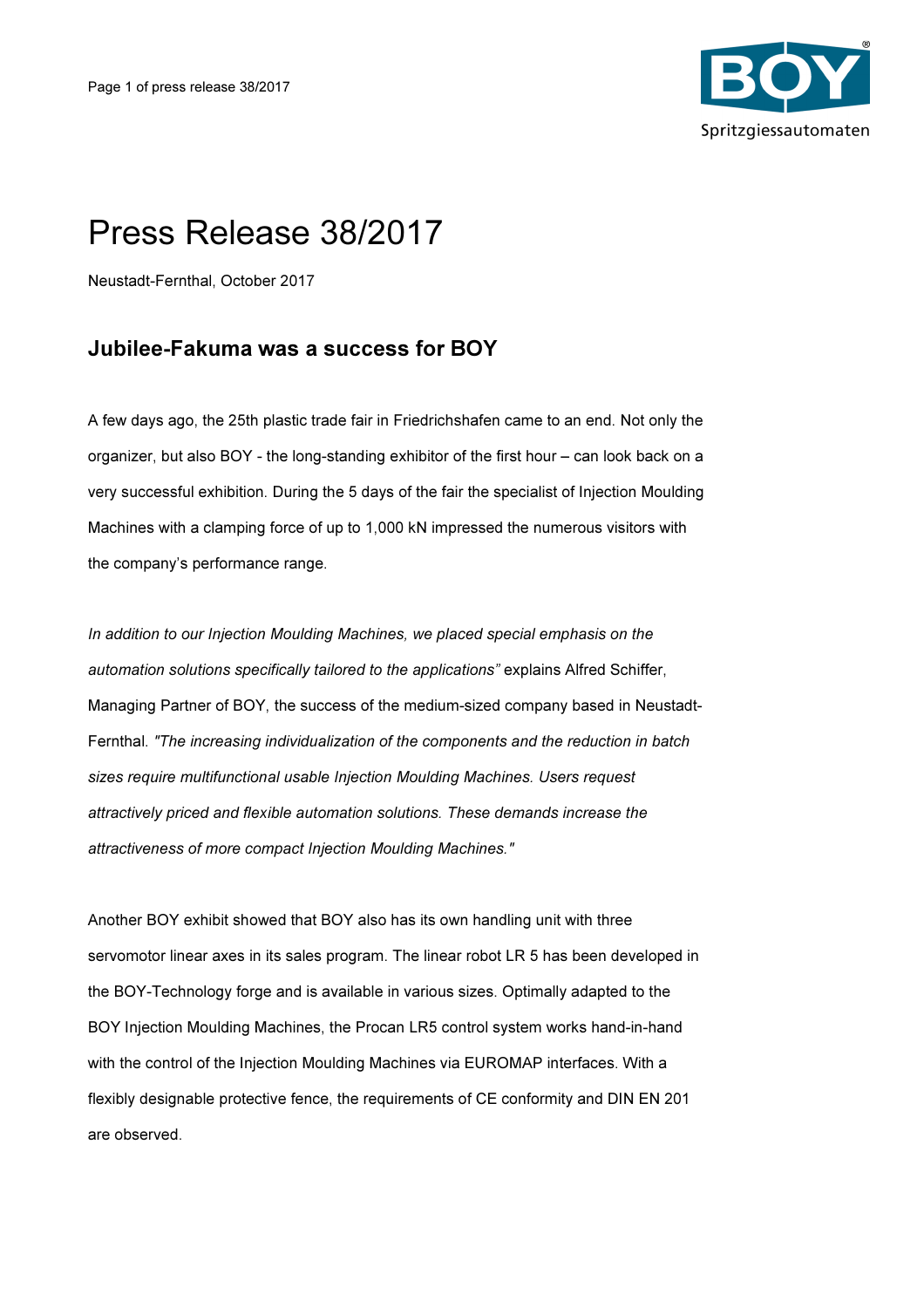

#### Everything under control

On a BOY 35 VV, BOY showed the use of a very attractive four axes robot of the company IGUS. The compact device is much more cost-effective than the handling devices of many well-known competitors and can nevertheless be used for a multitude of applications. At the BOY 35 VV the robot was placed on the rear machine table in a space-saving manner. The robot removed the injected silicone baking tins with a gripper hand from the opened mould and placed the hot baking tins onto a conveyor belt.

### From the plastic mould to the metal mould

With this motto, BOY presented the production of injection-moulded parts with 3D printed mould inserts on a BOY XXS. New at the Fakuma 2017 was the use of 3D-printed metal inserts, which have a higher durability than comparable inserts made of printed plastic. In addition tempering channels can be implemented during the printing process of the metal moulds so that the mould can be tempered adequately – a further advantage compared to the plastic mould inserts.

#### Servo + Servo = Simultaneously to a higher performance

A BOY 100 E equipped with a double servo drive produced dosing caps of an insulin pen in just 48 seconds on a 48-fold mould. At the start of the injection moulding cycle the two servo pumps of the BOY 100 E allow the parallel build-up of nozzle contact pressure and closing force. At the end of the cycle the two functions – open the mould and ejector movement – can take place simultaneously due to the servo double pumps. As a result, customers who decide to use this type of BOY drive save valuable time during each cycle of the part production.